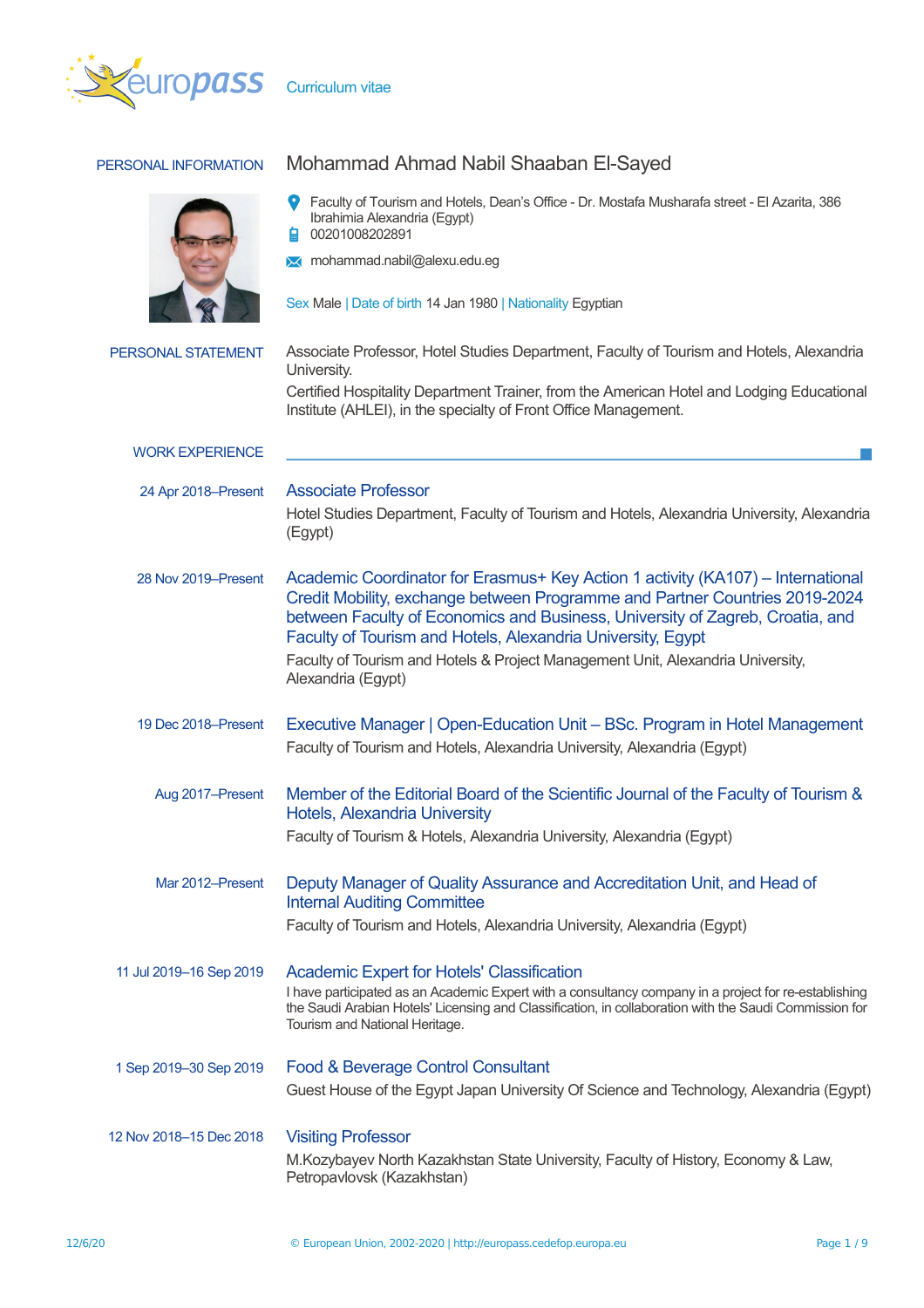

|                               | Lecturing undergraduate courses                                                                                                                                                                     |
|-------------------------------|-----------------------------------------------------------------------------------------------------------------------------------------------------------------------------------------------------|
|                               | Leading a Workshop on Internationalization of Tourism Education<br>Holding Qualification Improvement Seminars for the teaching staff of the "History, Economy, and                                  |
|                               | Law" Faculty in various disciples of "International Tourism & Law"                                                                                                                                  |
|                               | Participating with an article in the University's International Conference of "Modernization of<br>Education - The Key Factor of Human Resources Quality Improvement, held on December 11,<br>2018. |
| 22 Mar 2012-23 Apr 2018       | <b>Assistant Professor</b>                                                                                                                                                                          |
|                               | Hotel Studies Department, Faculty of Tourism and Hotels, Alexandria University, Alexandria<br>(Egypt)                                                                                               |
| 1 Sep 2016-28 Feb 2017        | Post-Doctorate Researcher of ERASMUS-MUNDUS / UNetBA program                                                                                                                                        |
|                               | Faculty of Economics, Business and Tourism, University of Las Palmas de Gran Canaria<br>(ULPGC), Las Palmas de Gran Canaria (Spain)                                                                 |
| 30 Sep 2012-Present           | <b>Adjunct Lecturer</b>                                                                                                                                                                             |
|                               | the High Institute of Tourism, Hotel Management, and Restoration, Abou-Quir, Alexandria<br>(Egypt)                                                                                                  |
| 30 Mar 2012-30 Jun 2015       | <b>Adjunct Lecturer</b>                                                                                                                                                                             |
|                               | Faculty of Hotels Management, Alexandria University (Marsa Matrouh Branch), Marsa<br>Matrouh (Egypt)                                                                                                |
| 21 Jul 2007–21 Mar 2012       | <b>Assistant Lecturer</b>                                                                                                                                                                           |
|                               | Hotel Studies Department - Faculty of Tourism & Hotels, Alexandria University, Alexandria<br>(Egypt)                                                                                                |
| 1 Dec 2001-20 Jul 2007        | <b>Demonstrator</b>                                                                                                                                                                                 |
|                               | Hotel Studies Department - Faculty of Tourism & Hotels, Alexandria University, Alexandria<br>(Egypt)                                                                                                |
| <b>EDUCATION AND TRAINING</b> |                                                                                                                                                                                                     |
| 20 Sep 2007-26 Feb 2012       | PhD in Hospitality Management: Labor Cost Control                                                                                                                                                   |
|                               | Hotel Studies Department - Faculty of Tourism and Hotels, Alexandria University,<br>Alexandria (Egypt)                                                                                              |
|                               | The Determinants and Effects of Applying a Multiple-Input Labor Cost Control Model in Hotels                                                                                                        |
| 20 Sep 2001-29 May 2007       | <b>Master in Hospitality Management: Internal Control</b>                                                                                                                                           |
|                               | Hotel Studies Department - Faculty of Tourism and Hotels, Alexandria University,<br>Alexandria (Egypt)                                                                                              |
|                               | Studying the Effect of Applying Internal Control Procedures on Performing according to Preset Goals<br>and Standards                                                                                |
| 20 Sep 1996-30 May 2000       | <b>Bachelor in Hotel Management</b>                                                                                                                                                                 |
|                               | Hotel Studies Department - Faculty of Tourism and Hotels, Alexandria University,<br>Alexandria (Egypt)                                                                                              |
| 2002-Jun 2020                 | <b>Career Development Programs</b>                                                                                                                                                                  |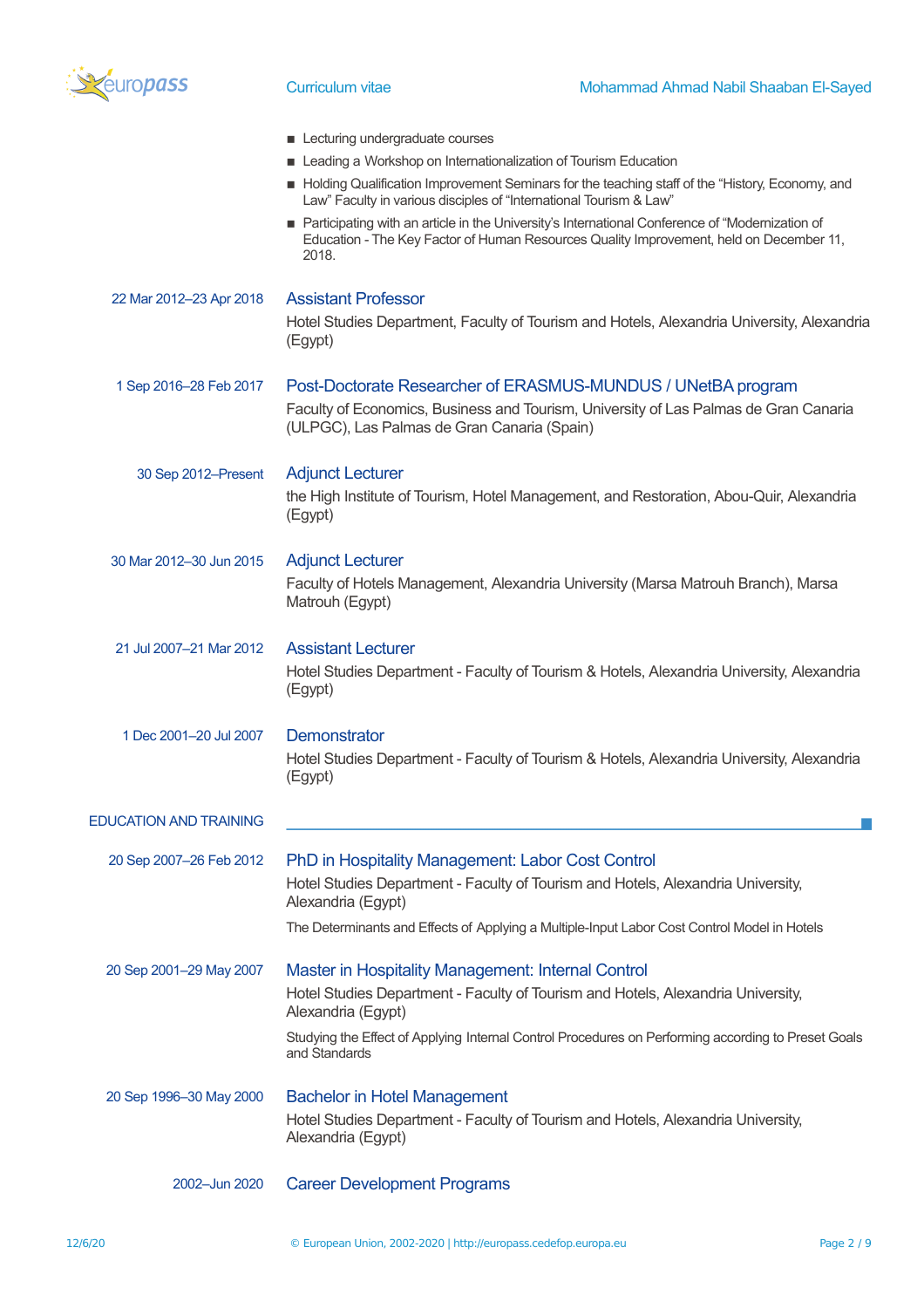

Faculty and Leadership Development Center, Alexandria University, Alexandria (Egypt)

- Operating SPSS software (Statistical Package for the Social Sciences) /// - E-Exams /// - Executive Leadership Development /// - Leadership and Strategic Thinking /// - Preparing Competitive Research Projects /// - Ethical Conduct and Code of Ethics /// - Strategic Planning /// - Organizing Scientific Conferences /// - University Administration /// - Time and Conference Management /// - University Laws and Regulations /// - Quality Standards in Teaching /// - Financial and Legal Affairs /// - Credit Hours System /// - Teaching with Technology /// - Communication Skills /// - Research Methodology /// - Codes of Ethics /// - Effective Presentation Skills /// - Effective Teaching

| May 2020-Jun 2020       |                                                                                                                                                                                                                                                                                                                                                                                                                                                                                                                                                                                                                                                                                                                                  |
|-------------------------|----------------------------------------------------------------------------------------------------------------------------------------------------------------------------------------------------------------------------------------------------------------------------------------------------------------------------------------------------------------------------------------------------------------------------------------------------------------------------------------------------------------------------------------------------------------------------------------------------------------------------------------------------------------------------------------------------------------------------------|
|                         | <b>Udemy Online Workshops</b>                                                                                                                                                                                                                                                                                                                                                                                                                                                                                                                                                                                                                                                                                                    |
|                         | - Finance to accelerate your startup /// - Home Business Basic Sales & Marketing Tools /// - How to<br>Close Deals, Sales Closing Techniques /// - How to Write a Professional Business Plan /// - Personal<br>& Business Development for Startup Founders /// - Strategic Ways to Build a Successful Business on<br>Youtube                                                                                                                                                                                                                                                                                                                                                                                                     |
| Sep 2019-May 2020       |                                                                                                                                                                                                                                                                                                                                                                                                                                                                                                                                                                                                                                                                                                                                  |
|                         | Innovation In Pedagogy and Aiding Distance Learning Unit of Alexandria University,<br>Alexandria (Egypt)                                                                                                                                                                                                                                                                                                                                                                                                                                                                                                                                                                                                                         |
|                         | - An Introduction to Social Learning Management Networking: Using EDMODO in Teaching /// - Using<br>Microsoft Teams & Form in Education /// - Using Google Form in Education /// - Research-Based<br>Learning & Project-Based Learning /// - Brainstorming using Electronic Whiteboards: Padlet & Lino /// -<br>Open Educational Resources /// - Institutional Utilization of G Suite for Education /// - Using Moodle in<br>Education /// - Mind Mapping as a Tool of Active Learning: Mindomo & Mindmeister /// - Educational<br>Video Production Tools: Biteable & Video Maker /// - Introduction to Exams E-Proctoring in Higher<br>Education Institutions /// - Ethics and Intellectual Property Rights in Higher Education |
| Apr 2020-Apr 2020       |                                                                                                                                                                                                                                                                                                                                                                                                                                                                                                                                                                                                                                                                                                                                  |
|                         | University of Prince Mugrin Online Webinars, Medina (Saudi Arabia)                                                                                                                                                                                                                                                                                                                                                                                                                                                                                                                                                                                                                                                               |
|                         | - Blended Learning and its Role in Develpoping Learning & Education /// - Social Enterprises                                                                                                                                                                                                                                                                                                                                                                                                                                                                                                                                                                                                                                     |
| 8 Jul 2019-9 Jul 2019   | Approche Par Compétences (Competence - Based Education)                                                                                                                                                                                                                                                                                                                                                                                                                                                                                                                                                                                                                                                                          |
|                         | L'Agence Universitaire de la Francophonie (AUF) et l'Université Senghor, Alexandria<br>(Egypt)                                                                                                                                                                                                                                                                                                                                                                                                                                                                                                                                                                                                                                   |
| 9 Feb 2019-9 May 2019   | Entrepreneurship and Small Business (ESB) Certified Trainer                                                                                                                                                                                                                                                                                                                                                                                                                                                                                                                                                                                                                                                                      |
|                         | Certiport; in collaboration with New Horizons, Alexandria, Alexandria (Egypt)                                                                                                                                                                                                                                                                                                                                                                                                                                                                                                                                                                                                                                                    |
| 15 Jan 2012-1 Feb 2012  | <b>TOT Program on ULTRA Hotel Front Office System</b>                                                                                                                                                                                                                                                                                                                                                                                                                                                                                                                                                                                                                                                                            |
|                         | COMSYS Software provider; in collaboration with Faculty of Tourism and Hotels,<br>Alexandria University, Alexandria (Egypt)                                                                                                                                                                                                                                                                                                                                                                                                                                                                                                                                                                                                      |
| 17 Aug 2008-24 Aug 2008 | <b>TOEFL Preparatory Course</b>                                                                                                                                                                                                                                                                                                                                                                                                                                                                                                                                                                                                                                                                                                  |
|                         | ESP (English for Specific Purposes) Center of Alexandria University, Alexandria (Egypt)                                                                                                                                                                                                                                                                                                                                                                                                                                                                                                                                                                                                                                          |
|                         | Grade: Very Good                                                                                                                                                                                                                                                                                                                                                                                                                                                                                                                                                                                                                                                                                                                 |
| 1 Jul 2007-14 Jul 2007  | <b>Trainers' Training Program</b>                                                                                                                                                                                                                                                                                                                                                                                                                                                                                                                                                                                                                                                                                                |
|                         | Alexadreion Technological Educational Institute of Thessaloniki, Tourism Management<br>Department, sponsored by the TEMPUS Project., Thessaloniki (Greece)                                                                                                                                                                                                                                                                                                                                                                                                                                                                                                                                                                       |

May 2003–May 2003 Certified Hospitality Department Trainer-CHDT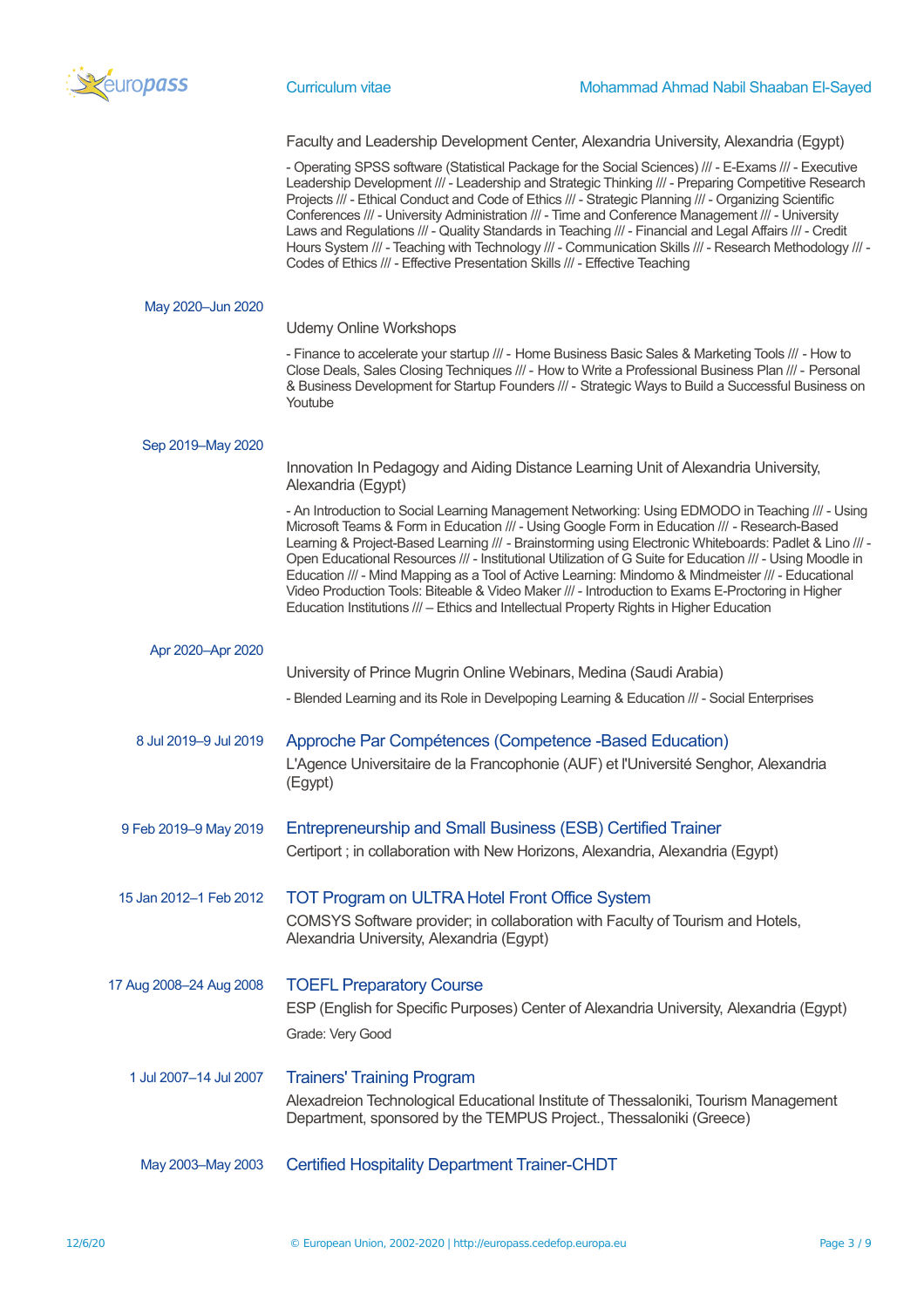

|                                    | The Educational Institute of the American Hotel & lodging Association (AHLA) in<br>cooperation with the Egyptian Tourism Chambers, Alexandria (Egypt)                                                                                                         |                                         |                    |                   |                |  |  |  |
|------------------------------------|---------------------------------------------------------------------------------------------------------------------------------------------------------------------------------------------------------------------------------------------------------------|-----------------------------------------|--------------------|-------------------|----------------|--|--|--|
|                                    | - Duration: 48 credit hours (May, 2003)                                                                                                                                                                                                                       |                                         |                    |                   |                |  |  |  |
|                                    | - Goal: Designing and implementing training programs for hotel employees.                                                                                                                                                                                     |                                         |                    |                   |                |  |  |  |
| 1 Jul 2000-31 Aug 2000             | Summer practical training in front office operations                                                                                                                                                                                                          |                                         |                    |                   |                |  |  |  |
|                                    | Renaissance Alexandria Hotel, 5-star, Alexandria (Egypt)                                                                                                                                                                                                      |                                         |                    |                   |                |  |  |  |
| 1 Jul 1999-31 Aug 1999             | Summer practical training in front office operations<br>Renaissance Alexandria Hotel, 5-star, Alexandria (Egypt)                                                                                                                                              |                                         |                    |                   |                |  |  |  |
| 1 Jul 1998-31 Aug 1998             | Summer practical training in food and beverage preparation<br>Sofetil Cecil Hotel, 4-star, Alexandria (Egypt)                                                                                                                                                 |                                         |                    |                   |                |  |  |  |
| 1 Aug 1997-31 Aug 1997             | English language course, Level 10<br>American Cultural Center in Alexandria-AMIDEAST, Alexandria (Egypt)                                                                                                                                                      |                                         |                    |                   |                |  |  |  |
| <b>PERSONAL SKILLS</b>             |                                                                                                                                                                                                                                                               |                                         |                    |                   |                |  |  |  |
| Mother tongue(s)                   | Arabic                                                                                                                                                                                                                                                        |                                         |                    |                   |                |  |  |  |
| Foreign language(s)                |                                                                                                                                                                                                                                                               | <b>UNDERSTANDING</b><br><b>SPEAKING</b> |                    |                   | <b>WRITING</b> |  |  |  |
|                                    | Listening                                                                                                                                                                                                                                                     | Reading                                 | Spoken interaction | Spoken production |                |  |  |  |
| English                            | C <sub>2</sub>                                                                                                                                                                                                                                                | C <sub>2</sub>                          | C <sub>2</sub>     | C <sub>2</sub>    | C <sub>2</sub> |  |  |  |
|                                    | Completing TOEFL Preparatory Course at "ESP (English for Specific Purposes) Center of Alexandria<br>University", (August, 2008)<br>Completing an English language course at the "American Cultural Center in Alexandria-AMIDEAST," level 10<br>(August, 1997) |                                         |                    |                   |                |  |  |  |
| Spanish                            | A <sub>1</sub>                                                                                                                                                                                                                                                | A1                                      | A1                 | A1                | A1             |  |  |  |
|                                    | The Confucius Institute at Las Palmas De Gran Canaria University, Spain                                                                                                                                                                                       |                                         |                    |                   |                |  |  |  |
|                                    | Levels: A1 and A2: Basic user - B1 and B2: Independent user - C1 and C2: Proficient user<br>Common European Framework of Reference for Languages - Self-assessment grid                                                                                       |                                         |                    |                   |                |  |  |  |
| <b>Communication skills</b>        | I have gained considerable communication skills during my career since December 2001. Effective<br>communication and mutual coordination is an inherent part in my job, which requires and involves<br>condensed forms of communication through:              |                                         |                    |                   |                |  |  |  |
|                                    | ■ Teaching and Training for undergraduate and postgraduate students                                                                                                                                                                                           |                                         |                    |                   |                |  |  |  |
|                                    | Dealing with colleagues and management                                                                                                                                                                                                                        |                                         |                    |                   |                |  |  |  |
|                                    | Research field studies with professionals and practitioners in the hospitality industry                                                                                                                                                                       |                                         |                    |                   |                |  |  |  |
|                                    | Coordinating job fairs with professionals and practitioners in the hospitality industry to provide<br>training and employment opportunities for students and graduates                                                                                        |                                         |                    |                   |                |  |  |  |
|                                    | Participation in organizing conferences                                                                                                                                                                                                                       |                                         |                    |                   |                |  |  |  |
|                                    | Presentation skills necessary for discussing research papers in international and national<br>conferences                                                                                                                                                     |                                         |                    |                   |                |  |  |  |
| Organisational / managerial skills | - Executive Manager of the Open-Education Unit - BSc. Program in Hotel Management, Faculty of<br>Tourism and Hotels, Alexandria University, Egypt.                                                                                                            |                                         |                    |                   |                |  |  |  |
|                                    | - Participation in the current Alexandria University's Quality Assurance and Accreditation Project<br>(QAAP) for the Faculty of Tourism and Hotels (September, 2007- till present):                                                                           |                                         |                    |                   |                |  |  |  |
|                                    | ■ Currently acting as the Deputy Manager of Quality Assurance and Accreditation Unit, and Head of                                                                                                                                                             |                                         |                    |                   |                |  |  |  |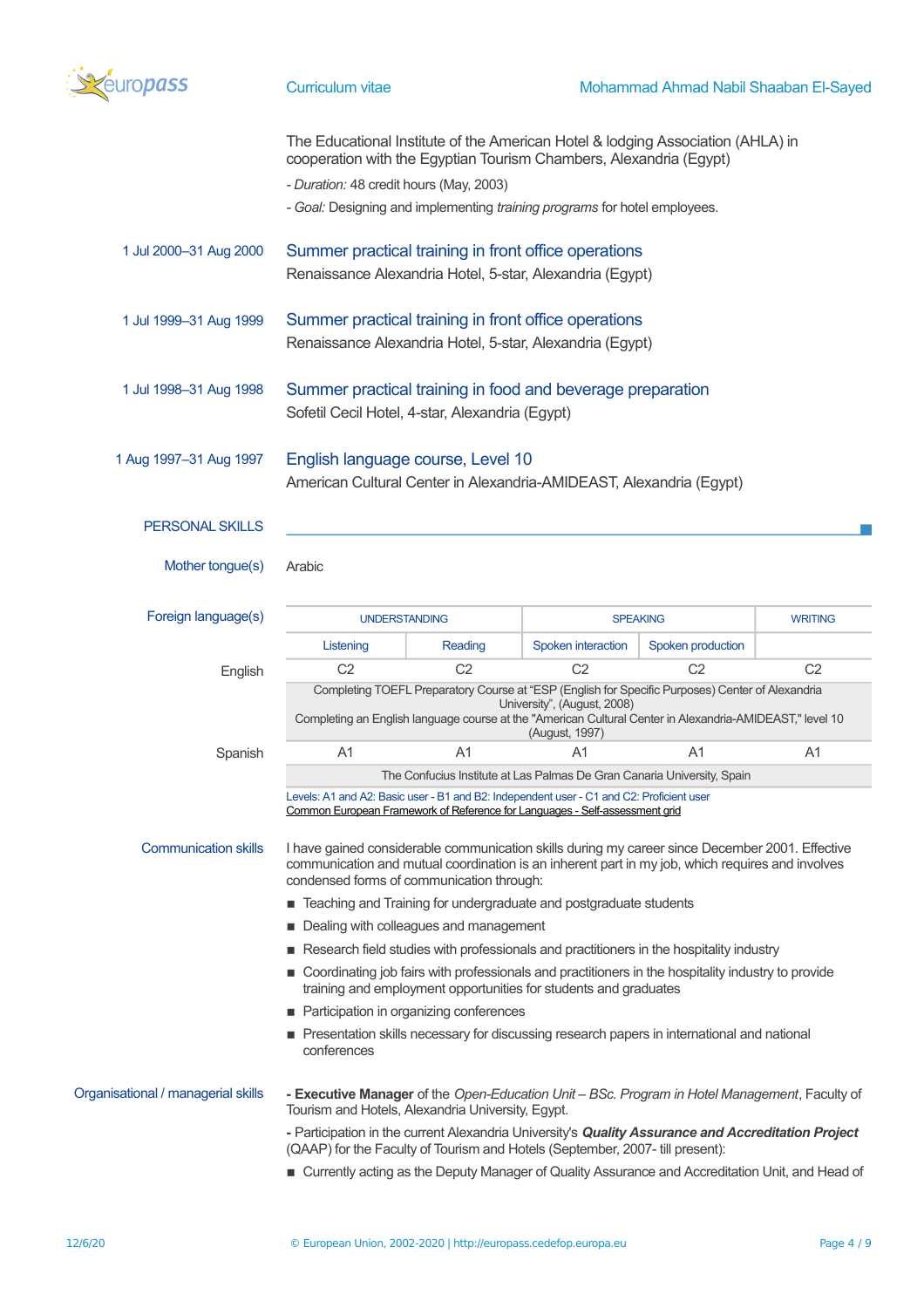

Internal Auditing Committee

- **Preparing the filing system for the Quality Assurance Unit.**
- **EXECTE:** Preparing the project's strategic plan, and faculty's mission and vision.
- **EXTENDING** Attending several workshops concerning the description and reporting on the teaching program and courses.
- Managerial and educational follow-up tasks.
- **Designing and distributing questionnaires for faculty students for evaluating teaching programs,** courses, and lecturers.
- Revising educational programs and course descriptions and reports.
- Analyzing auditing and questionnaire results to derive due improvements and developments in educational programs, curricula, and teaching activities.
- **Exaluating faculty's activities against accreditation requirements.**

- Participation in *organizing the conference* of "Tourism in a Changing World: Opportunities & Challenges" held at the Conference Hall, Bibliotheca Alexandrina (April, 2014).

- Participation in *organizing the conference* of "The Economic Crisis and its Effects on the Tourism Sector: Problem and Answer" held by the Egyptian Hotels Association (EHA) and the Faculty of Tourism and Hotels, Alexandria University, on 15th February 2009, at Alexandria Green Plaza Hotel.

- Participation in *organizing the conference* of "Tourism Awareness" held at the Conference Hall, Bibliotheca Alexandrina (April, 2006).

- Participation in *organizing the conference* of "The Egyptian North-western Coast on the International Tourism Map" held at the Conference Hall, Bibliotheca Alexandrina (April, 2005).

- Organizing the faculty's *graduation party and job fair* (December, 2004).

- Participation in *organizing the conference* of "Tourism, Investment, and Career Opportunities" held at the Conference Hall, Bibliotheca Alexandrina (April, 2003).

Job-related skills - Experience in *teaching and training* various post-graduate and under-graduate courses (December, 2001- till present):

> - Front Office Management /// - Front Office Software Training Course (operating PMS) /// Entrepreneurship and Small Business /// - Marketing for Tourism /// - Research Methods in Tourism /// - History of Tourism /// - Introduction to Hospitality /// - Business Administration Principles /// - Accounting Principles for Hospitality /// - Nutritional Fundamentals /// - Hazard Analysis and Critical Control Points (HACCP) /// - Public Relations in the Service Sector /// - Food and Beverage Management /// - Hotel Cost Accounting /// - Hotel Housekeeping /// - Food and Beverage Control /// - Human Resources Management /// - Menu Planning /// - Hotels Furniture, Fixtures, and Equipment /// - Restaurant Management /// - Feasibility Study for Hotels /// - Graduation Project /// - Resorts Management /// - International Hospitality Management /// - Hotels and the Environment (Master Course) /// - Managing and Controlling Food Quality (Master Course) /// - Marketing Research Principles (Master Course) /// - Recent Trends in Hotel Management (Master Course) /// - Organizational Behavior in the Hospitality Industry (Master Course) /// - Customer Service (PhD Course) /// - Hotel Management Contracts (PhD Course)

- Member of the *Editorial Board of the Scientific Journal* of the Faculty of Tourism & Hotels, Alexandria University.

- Participating in the *Academic Supervision Committee* for:

- **a** PhD thesis on "Investigation of Food Waste Management Practices in Hotels: The Impact of Organizational Culture and Corporate Social Responsibility".
- $\blacksquare$  a PhD thesis on "Influence of Hotel-Related User-Generated Content on the Perception of Trust and Booking Intentions".
- a master thesis on "The Effect of Customer Relationship Management on Hotels' Marketing Performance: The Mediating Role of Marketing Capabilities".
- a master thesis on "The effect of Job Resources on Employees' Work Engagement in Five-star Hotels in Egypt".

- *Designing curricula and syllabus, and the educational program* for

- Credit hours' educational system at the faculty.
- **International Master Degree in Tourism, Hospitality, and Heritage (sponsored by the TEMPUS** Project, in partnership with faculties of tourism and hotels from Portugal, Greece, Lebanon, and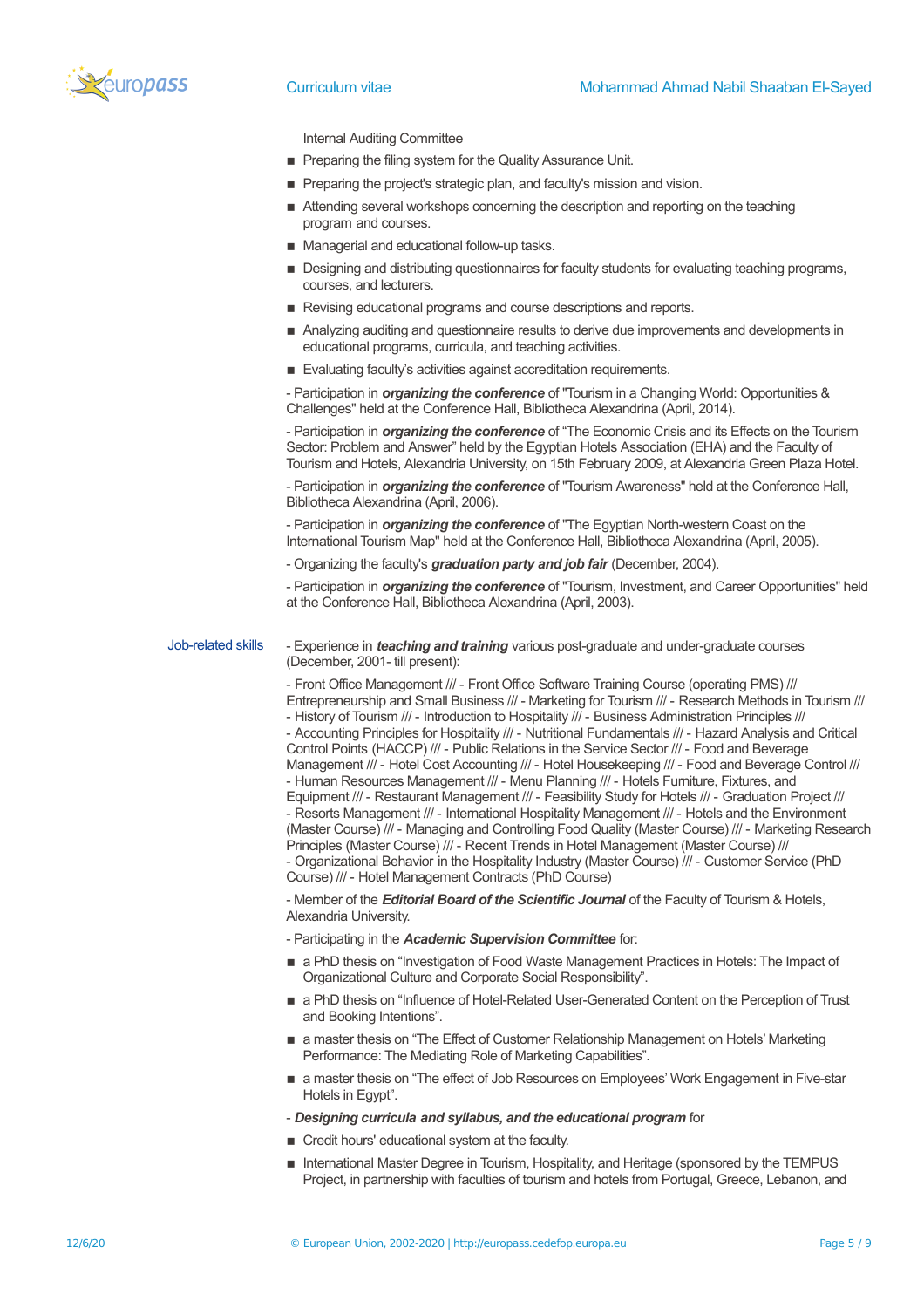

Syria, and the Chrie and Mather Associations).

Digital skills - Successfully passing all modules required for the granting of the *ICDL*; *International Computer Driving License*, Syllabus Version 4 (Aug. 2010)

> - *Completing a computer skills course* of 60 credit hours *(Ms. Windows; Ms. Office-Ms Word, Ms Excel, and Ms PowerPoint)* in the Computer Center, Faculty of Commerce, Alexandria University (December, 2003).

## Other skills **Non-Academic Activities and Hobbies:**

- Playing gymnasium, jogging, hiking, and outdoor activities.
- Reading and socialization.

## **Personal Traits:**

- **E** Ambitious, Success-oriented, Generic.
- **Responsible, Patient, Self-confident.**
- Willingness to work hard and learn new things.
- Ability to participate in teamwork.
- Interested in teaching, mentoring, and helping others.

## Driving licence B

## ADDITIONAL INFORMATION

- Publications  **Career-Oriented Learning: Bridging Tourism Education with the Real-World Tourism &** *Hospitality Industry* (Practical article) - Published in the International Conference of "Modernization of Education - The Key Factor of Human Resources Quality Improvement", held by the North Kazakhstan State University, Kazakhstan (December 11, 2018).
	- **The impact of Ethical leadership on guests' service recovery satisfaction in hotels in Spain** (Abstract) - Published in the Gran Canaria SSTD2018-III Spring Symposium on Challenges in Tourism Development, June 7-8, 2018, Gran Canaria Island, Spain (organized by Tides: The Institute of Sustainable Tourism and Economic Development, University of Las Palmas de Gran Canaria).
	- Assessing the Effect of Customer Relationship Management on Hotels' Marketing *Performance: The Mediating Role of Marketing Capabilities: Evidence from Sharm El-Sheikh, Egypt* (Research Paper) - Published in the Journal of Tourism Research, version 18, November 2017 (published by the Tourism Research Institute, Athens, Greece).
	- Linking consumer characteristics to word-of-mouth-related behaviors and referral *intentions in restaurants* (Research Paper) - Published in the Tourism and Travelling, 1(1), 2017 (published by Kozmenko Science Publishing).
	- The effect of Job Resources on Employees' Work Engagement in Five-star Hotels in Egypt (Research Paper) - Published in the Journal of Tourism Research, version 16, June 2017 (published by the Tourism Research Institute, Athens, Greece).
	- *Revisiting Job Satisfaction: The Impact of Job Stability and Employee Wellbeing-Evidence from Hurghada* (Research Paper) - Published in the 1st International Conference held by Faculty of Tourism and Hotels, South Valley University, Egypt (April, 2016) "Tourism and Hospitality and Society Services: Current Challenges and Future Hopes". It is published in a special, conferencebased, edition of the "Egyptian Journal of Tourist Studies".
	- Researching Hotel Employee Satisfaction Based on Positive Work Environment A case **Study of Hurghada Hotels** (Research Paper) - Published in the Journal of Faculty of Tourism and Hotels, Fayoum University, Vol. (10), No. (2/2), September, 2016.
	- *Impacts of Workplace Relationships on Employees' Perceptions of Productive Work Environment* (Research Paper) - Published in the EuroChrie 2014 Conference held at the Emirates Academy of Hospitality Management, Dubai, UAE (October, 2014) "Hospitality and Tourism Futures".
	- Determinants and Effects of Applying Electronic Marketing in Alexandria Hotels: Current *Status and Future Trends* (Research Paper) - Published in the Journal of Tourism & Hospitality,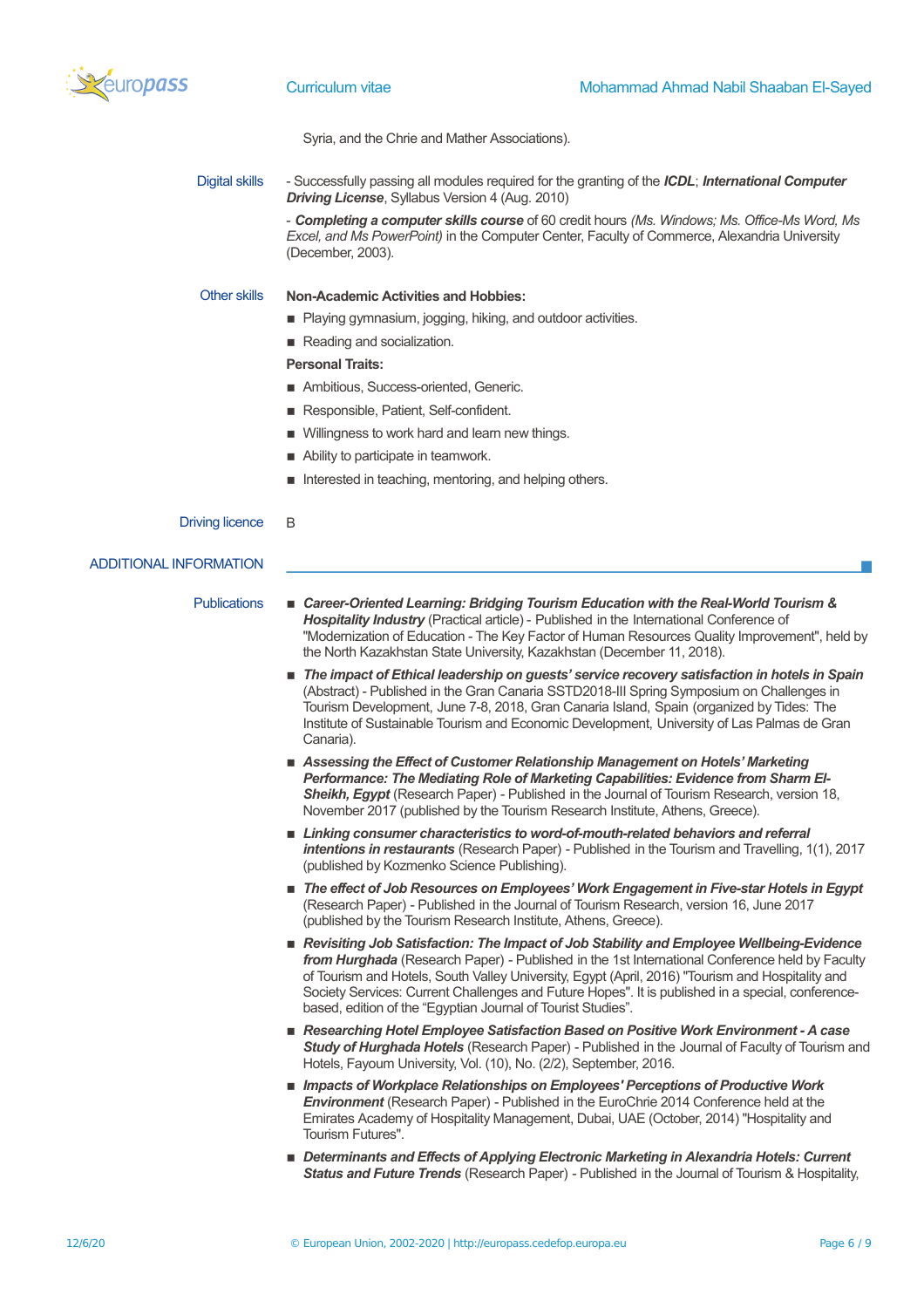

2013, 2:2 (OMICS publishing Group).

■ *Internal Control for Hotels' Current Assets: Safeguarding Inventory, Cash Disbursements and Cash Receipts* (Text book); available since 2012 for sale on www.ebay.com, www.amazon.com, www.morebooks.de

Overseas Scientific Activities ▪ *Visiting Professor at M.Kozybayev North Kazakhstan State University, Faculty of History, Economy & Law, Petropavlovsk, Kazakhstan (12.11.2018 - 14-12-2018):*

> - Lecturing *undergraduate courses* on "Marketing of Tourism", "Methods of Research in Tourism", "History of Tourism".

- Holding *Qualification Improvement Seminars* for the teaching staff of the "History, Economy, and Law" Faculty in various disciples of *"International Tourism & Law"*.

- Participating in the methodical seminar on *"Foreign Experience of Teaching the students for the 'Tourism' Specialty"*

*-* Participating with an article in the University's International *Conference of "Modernization of Education - The Key Factor of Human Resources Quality Improvement"* held on December 11, 2018.

- **DED Publishing a research (The effect effect of Job Resources on Employees' Work Engagement in** Five-star Hotels in Egypt) in the *6th International Conference on Tourism and Hospitality Management, 1-3 June 2017, Athens, Greece*, organized by The Tourism Research Institute and the Technological Educational Institute of Athens.
- Completing a *six-month research mission in University of Las Palmas de Gran Canaria (ULPGC), Las Palmas de Gran Canaria, Spain*, under the umbrella of *Erasmus Mundus UNetBA* project, mentored by a tutor from the Faculty of Economy, Management, and Tourism. Duration: from 01/09/2016 to 31/03/2017.
- Publishing a research (Impacts of Workplace Relationships on Employees' Perceptions of Productive Work Environment) in the *EuroChrie 2014 Conference held at the Emirates Academy of Hospitality Management, Dubai, UAE (October, 2014)* "Hospitality and Tourism Futures".
- Attending a training program "Trainers' Training Program" in Thessaloniki, Greece, *Alexadreion Technological Educational Institute of Thessaloniki*, Tourism Management Department (1-14/7/2007), sponsored by the TEMPUS Project.

## Scientific Activities and **Participation**

- *Reviewing manuscripts* for *SAGE Open Journal*; and *research projects proposals* for *The Research Council of Sultanate of Oman*; in the tourism, hospitality, and business specializations.
- **E** Attending *MEDITOUR 2019 Conference*: the 8th Mediterranean Tourism Forum; in Helnan Palestine Hotel, Alexandria, organized by The Association of Chamber of Commerce of the Mediterranean (ASCAME), in cooperation with the German-Arabian Chamber of Commerce and the Chamber of Commerce of Alexandria; July 13-14, 2019.
- Participating as an *Academic Expert* during June 2019, in a research project about Sustainable Development: Responsible Leadership in Small Organizations. Funded by: *ERASMUS PLUS* and Faculty of Economics and Business Administration, *Granada University, Spain*.
- Participating as a *Main Guest Speaker* in the Workshop entitled "*Hotel + Hospital = Hospitality*" on December 3th, 2017, held at Sheraton Montaza Alexandria Hotel; organized by Sheraton Montaza Hotel, Faculty of Tourism and Hotels Alexandria University, and Ministry of Health and Population of Egypt.
- Participating in *workshop on the UNWTO TedQual Certification System* on October 9, 2017, entitled "Enhancing Tourism and Hospitality Education through TedQual Certification" – given by Chair Prof. Aliana M. W. Leong.
- Completing a *six-month research mission* in *University of Las Palmas de Gran Canaria (ULPGC), Las Palmas de Gran Canaria, Spain*, under the umbrella of **Erasmus Mundus UNetBA** project, mentored by a tutor from the Faculty of Economy, Management, and Tourism. Duration: from 01/09/2016 to 31/03/2017
- Rendering a training course on *Hazard Analysis and Critical Control Points (HACCP)* Program for representatives of the Petroleum Marine Services Co. (one of the Egyptian General Petroleum Corporation companies).
- Training students on hotels' *Property Management System Software.*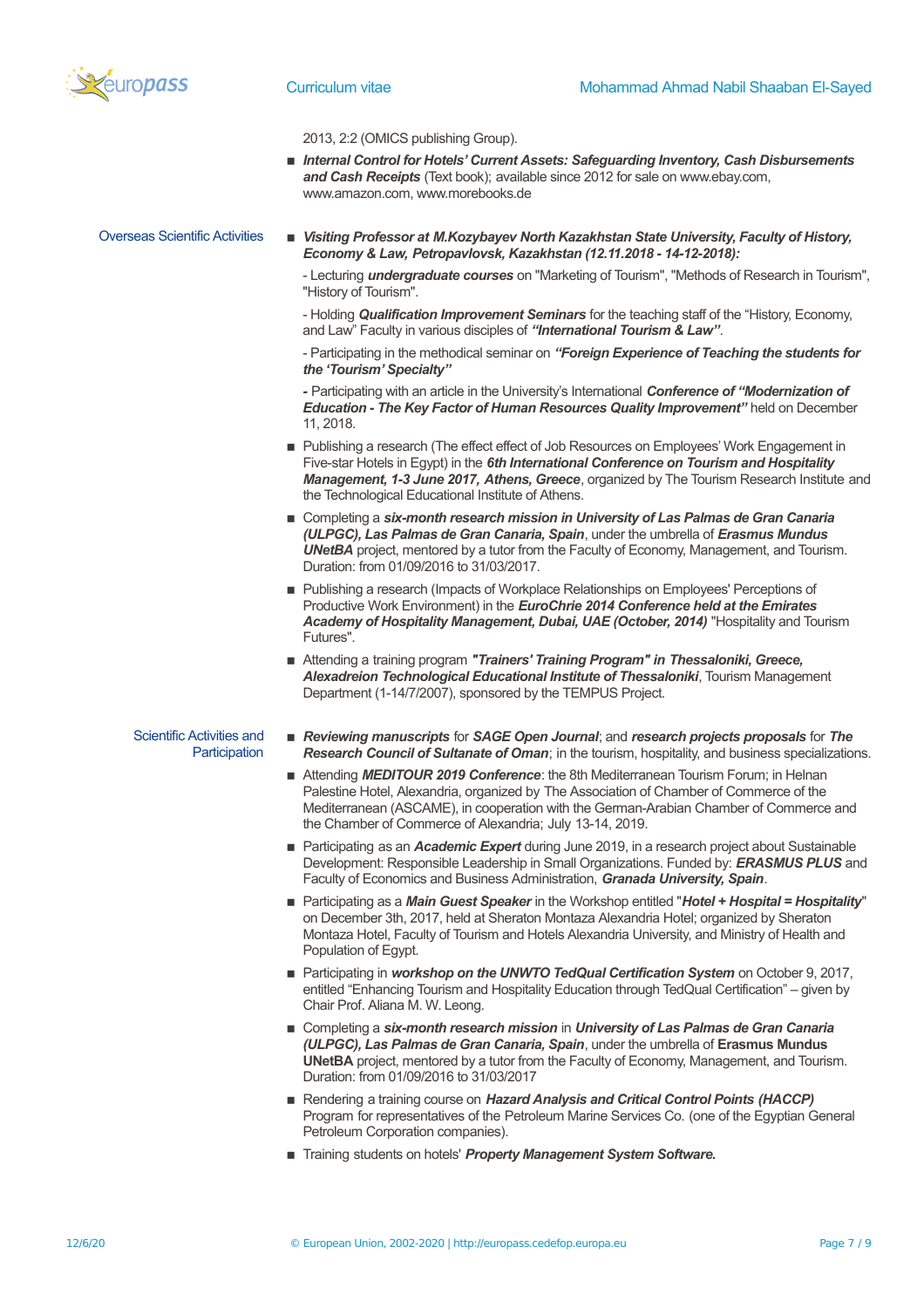

Projects - Acting as a Post-doc Researcher, as a part of the European **Erasmus Mundus UNetBA** project, in *University of Las Palmas de Gran Canaria (ULPGC), Las Palmas de Gran Canaria, Spain*. Duration: from 01/09/2016 to 31/03/2017

> - Contributing in the *European Union's Project* for Developing Post-graduate Studies in the Faculty of Tourism and Hotels; *TEMPUS MEDA* JEP 31084, starting at 2003.

## Research Fields and Interests  $\blacksquare$  The application of internal control principles and procedures in hotels and restaurants.

- Labor cost control and domination in hotels and restaurants.
	- Staff scheduling and preparing staffing guides.
	- Dealing with, and controlling fluctuating business volumes in hotels.
- Organizational-behavior & Human-resources-related issues; i.e.:
	- Effect of ethical leadership on guests' service recovery satisfaction in hotels.
	- Impacts of Workplace Relationships on Employees' Perceptions of Productive Work Environment

- Organizational impacts of positive organizational behavior; teamwork and employee-supportive supervisor performance.

- Organizational impacts of job stability; equality - job security - appreciating personal concerns career opportunities.

- The effect of job resources on employees' work engagement in hotels.

- Marketing-related issues; i.e.:
	- Hotel-Related User-Generated Content
	- Determinants and Effects of Applying Electronic Marketing.
	- Word-of-mouth-related behaviors and referral intentions.
	- Customer Relationship Management and its effect on marketing performance.
- **E** Hospitality-education-related concerns; i.e., assessment of students' competencies, realization of intended learning outcomes, students' career readiness, bridging hospitality education and the Industry, language needs for hospitality students, 1st year experience in hospitality education.
- Dining experience dimensions impacting customer behavior.

# References **Prof. Hanan S. Kattara**

- **Ex. Dean** of Faculty of Tourism & Hotels Alexandria University
- $\bullet$  (+2 0122) 311 12 26
- *E-mail:* hkattara2008@hotmail.com

### **Prof. Abeer Attia**

- **E** Dean of Faculty of Tourism & Hotels Alexandria University
- $\blacksquare$  +20 120 625 5551
- **E-mail:** abeer.attia19@alexu.edu.eg

## **Prof. Shaikin Dinmuhammed Nurlanovich**

- Head of the "Economy and Accounting" Chair, Faculty of History, Economy, and Law, North Kazakhstan State University, Kazakhstan.
- **Professor of Economical Science**
- **007 776 116 5162**
- **E-mail:** shaikindimash@mail.ru

### **Prof. Mona Barakat**

- **Dean** of Faculty of Tourism & Hotel Management, Pharos University, Alexandria
- **Ex. Dean** of Faculty of Tourism & Hotels Alexandria University
- **Ex. Dean** of High Institute of Tourism & Hotels, EGOTH, Alexandria